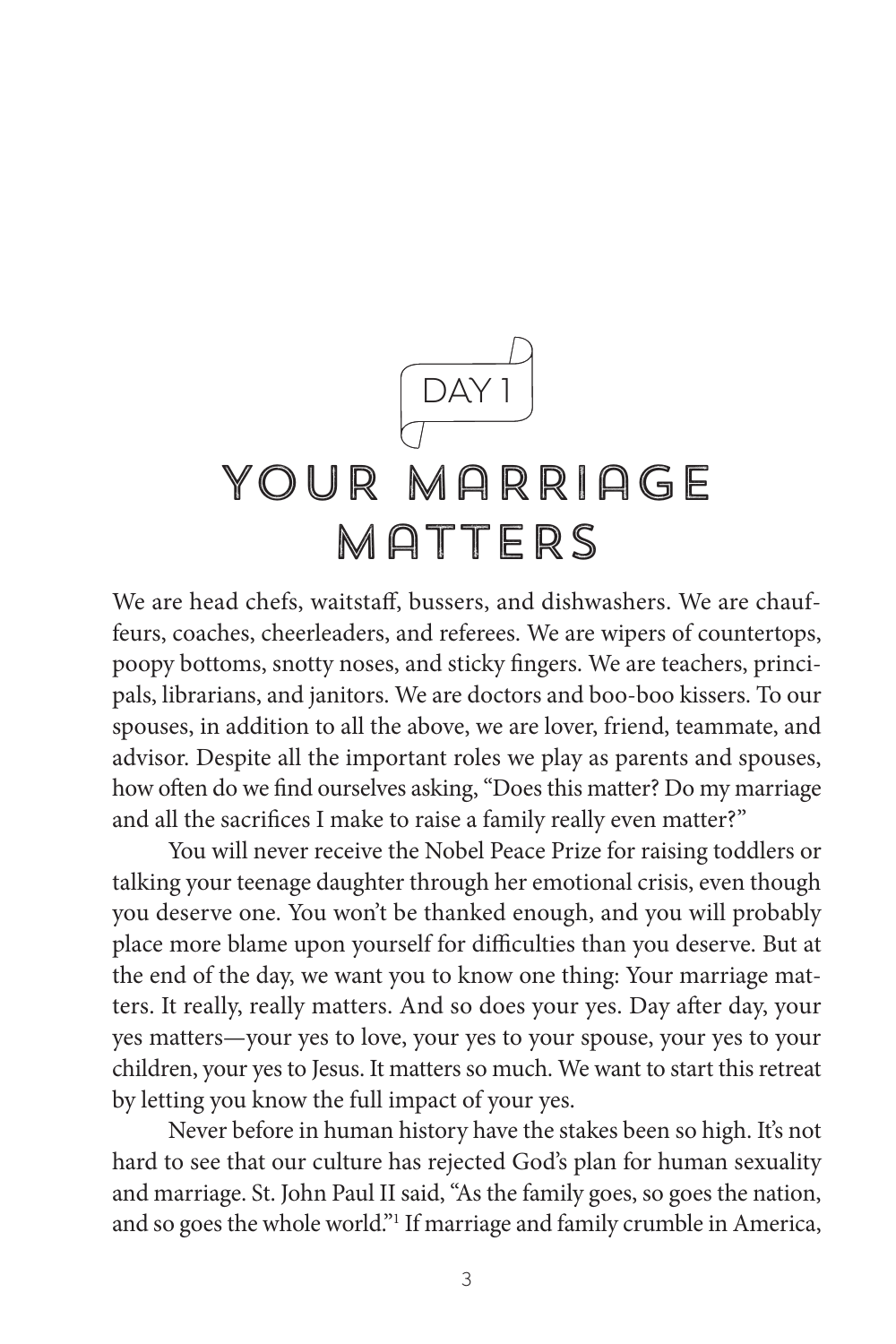so will America crumble. If we see a global collapse of marriage and family, we will also see a global collapse of human civilization as we know it. How can John Paul II say this? Simple. If you look back through human history, many great empires and nations have fallen apart and crumbled. Do you know what all these empires have in common? Before their collapse, they all exhibited two things: first, there was a general breakdown of respect for innocent human life; and second, there was a general breakdown of marriage and family within that civilization. When these breakdowns occur, nations crumble. In our modern world, we are witnessing these two things not just on a national level but also on a global scale like never before.

Never before in human history has the world seen such a massive massacre of innocent human life. Every day 125,000 children are killed through abortion. This amounts to forty-six million children every year. As a result, there is so much pain, so much suffering, so much hurt.

Why is this massacre taking place? There are many complicated and terribly sad reasons why a person would choose to have an abortion. But, for the most part, women in crisis don't have families they can turn to for support, encouragement, and love. We have been brought up by a secular culture that promotes relativism, materialism, and individualism instead of in a family of life and love.

Do you see it? Do you see the ever-increasing dictatorship of moral relativism where people have rejected objective moral truths and have bought into the lie that they can pick and choose for themselves what is right and wrong? Do you see the ever-increasing materialism where people live more and more for the treasures of this world and forget about the treasures of heaven? Do you see the ever-increasing individualism where the modern person acts and lives as if they are on an island and their choices don't impact the rest of human civilization?

As we mentioned earlier, St. John Paul II said, "As the family goes, so goes the nation, and so goes the whole world." Never before in human history has the world faced such a massive worldwide breakdown of marriage and family life. More and more we see broken homes, broken marriages, and broken hearts. This brokenness leads to more isolation, pain, and selfishness. The family is the classroom of love. The family teaches us that we are not islands, that life is meant to be interwoven in relationship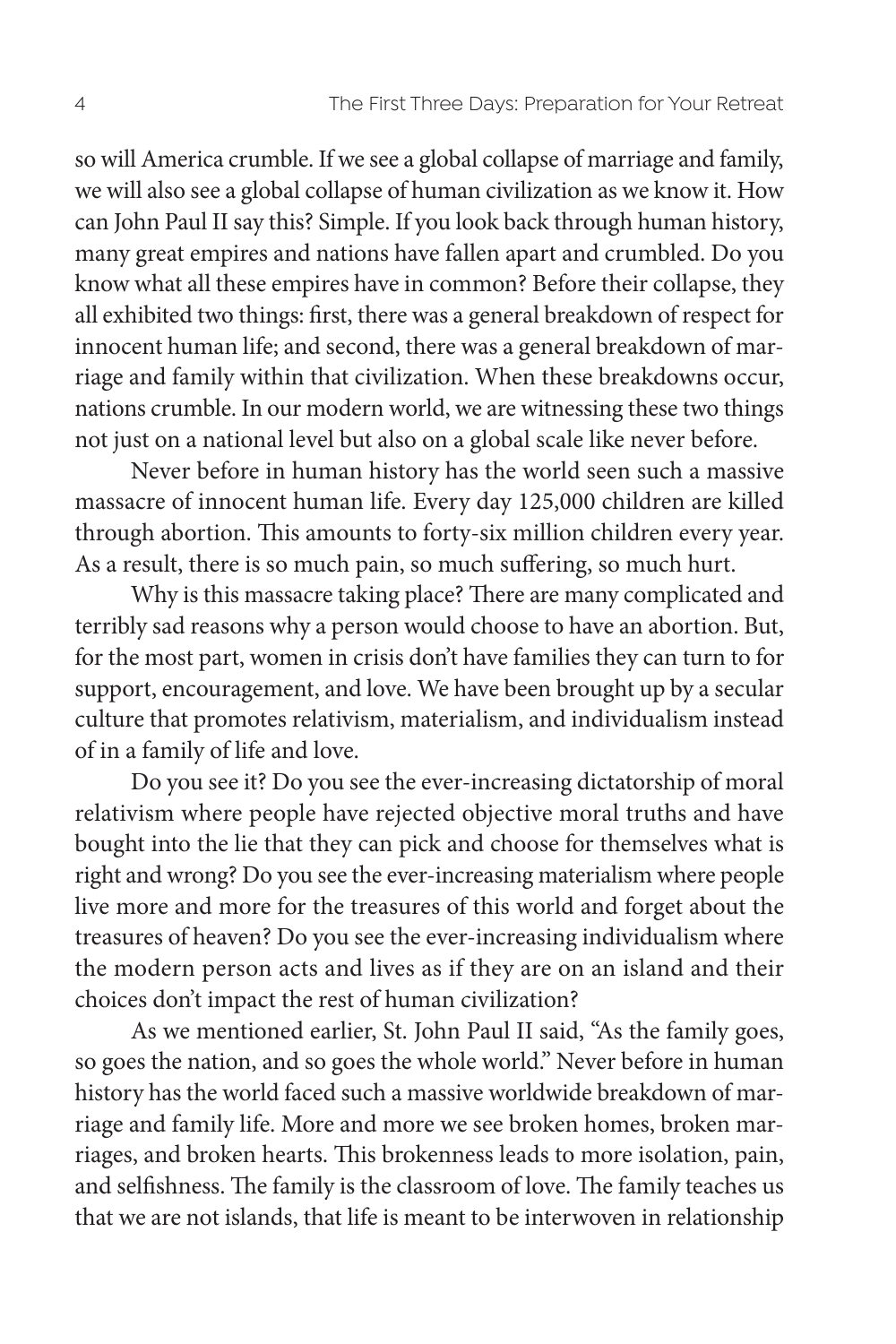with others, and those relationships make all of us better. But is this lesson still being taught?

These days many young couples have a tangible fear of getting married, or worse, they simply have no desire to get married. With divorce ever increasing in our culture, many young adults today don't want to relive the nightmare of divorce that they endured as children. Reflective of this, many young people postpone marriage and family life later and later. A recent NBC News poll estimates that 75 percent of women live with a man who isn't their spouse before the age of thirty. The poll concluded by suggesting, "The question becomes not who cohabits, but who doesn't?"2

We dare to say that if only we knew and embraced a proper understanding of marriage and family, none of this would be present, or at least a lot less of it. *Gaudium et Spes* at the Second Vatican Council remarked: "The well-being of the individual person and of human and Christian society is intimately linked with the healthy condition of that community produced by marriage and family" (*Gaudium et Spes*, 47).

We all find ourselves at a time in the Church when there is not only a desperate need to emphasize the importance and dignity of marriage and family life but also a desperate need for us to be a light in the darkness of American culture by displaying God's plan for the family. This is precisely why your marriage matters and why we have prepared this retreat for your marriage. The more our families can become what God has created them to be, the more we will be able to usher in the kingdom of God and overthrow the kingdom of darkness. The more we strengthen our own marriages and families, the more we will become a beacon of light for the world.

Your marriage matters. Your family matters. Not just for your good, but for the good of all. Today, Jesus needs your yes. The world needs your yes.

The fact that you chose to pick up this book shows that you see marriage and family life as important. But the reality is, for many of us, we are *surviving* instead of *thriving*. In simply trying to keep up with the speed of life, it's easy to let what is most important to us fall apart and for us to start seeking sanity instead of sanctity. This self-guided retreat is designed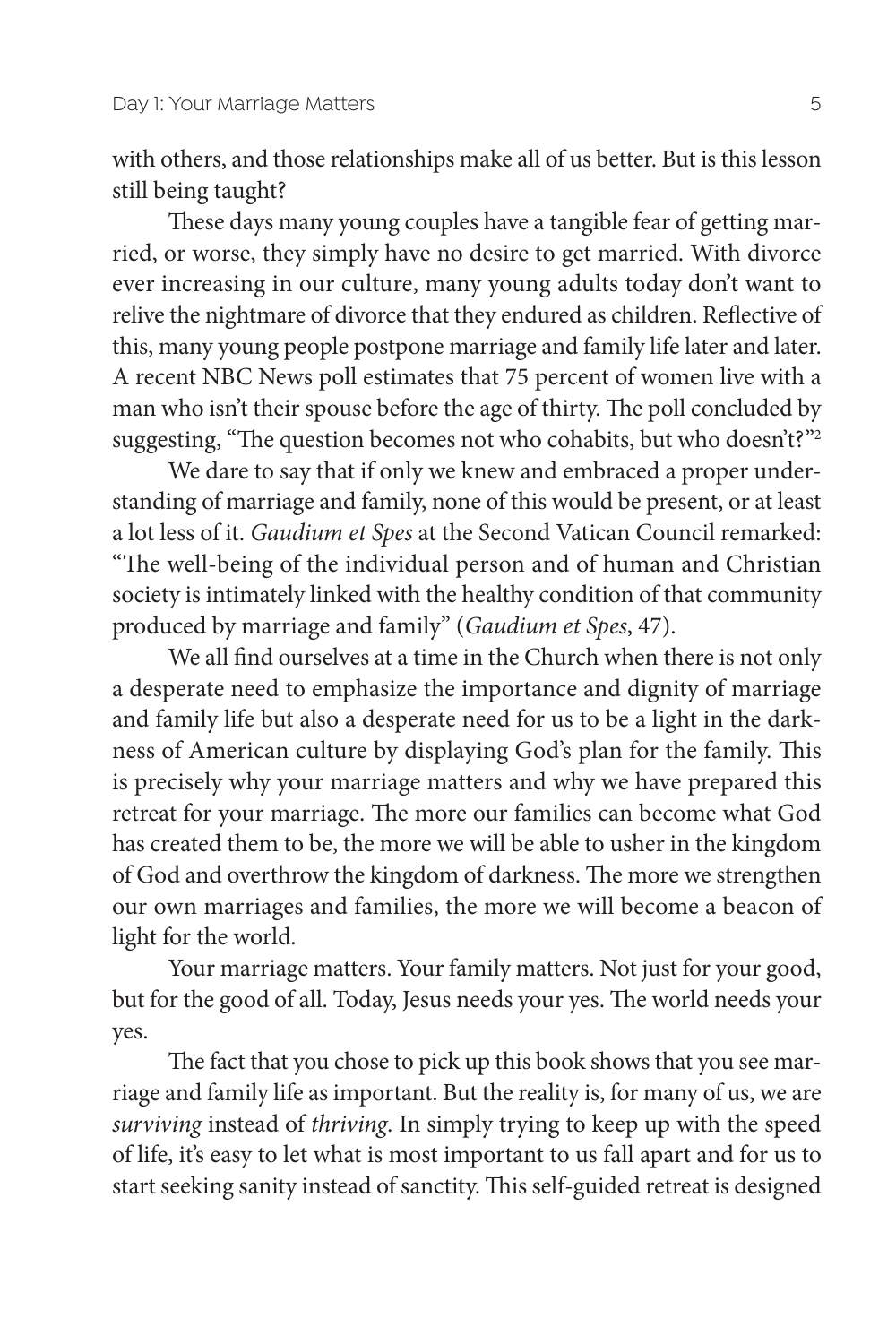to energize you to continue on the path that your heart desires—the path of holiness and happiness, the path of a long and fruitful marriage.

Let's not become desensitized to just how high the stakes are right now in the twenty-first century. As the culture moves further and further away from God's plan for marriage and family life, it's easy for us to be deceived and slowly become complacent because maybe "we're doing better than most other couples we see." Well, Jesus says that the "thief comes only to steal and slaughter and destroy; I came so that they might have life and have it more abundantly" (Jn 10:10). The evil one desires to steal, slaughter, and destroy God's plan for your marriage, your family, and your children, but Jesus has come so you might have life and have it to the fullest. Jesus wants your family to be fully alive.

Is your family fully alive? Is your marriage dedicated to pursuing holiness and happiness? Are you raising your children in such a way that they are pursuing the treasures of heaven or the treasures of this world? Are you living the life Jesus wants you all to live?

We don't know about you, but we want to be fully alive. We want our marriage and our family to be everything God created it to be. We don't want to survive—we want to thrive. We don't want to settle for a counterfeit version of marriage and family. We want to live for everything God has in store for our family.

St. John Paul II talked about how important your role is as a married couple and how high the stakes really are when he said, "How indispensable is the witness of all families who live their vocation day by day" because "only if the truth about the communion of persons in marriage and the family can regain its splendor, will the building of the civilization of love truly begin."3

Everything we do impacts the world around us. Your vocation, your marriage, can have a tremendous impact. Your marriage matters. It matters not just to you and your spouse, not just to your kids; it matters to the good of human civilization. Your marriage matters to God. We are convinced that the restoration of culture doesn't rely on strong political leaders or governmental agencies but rather on strong marriages and families. Do you want to change the world? Then win marriage.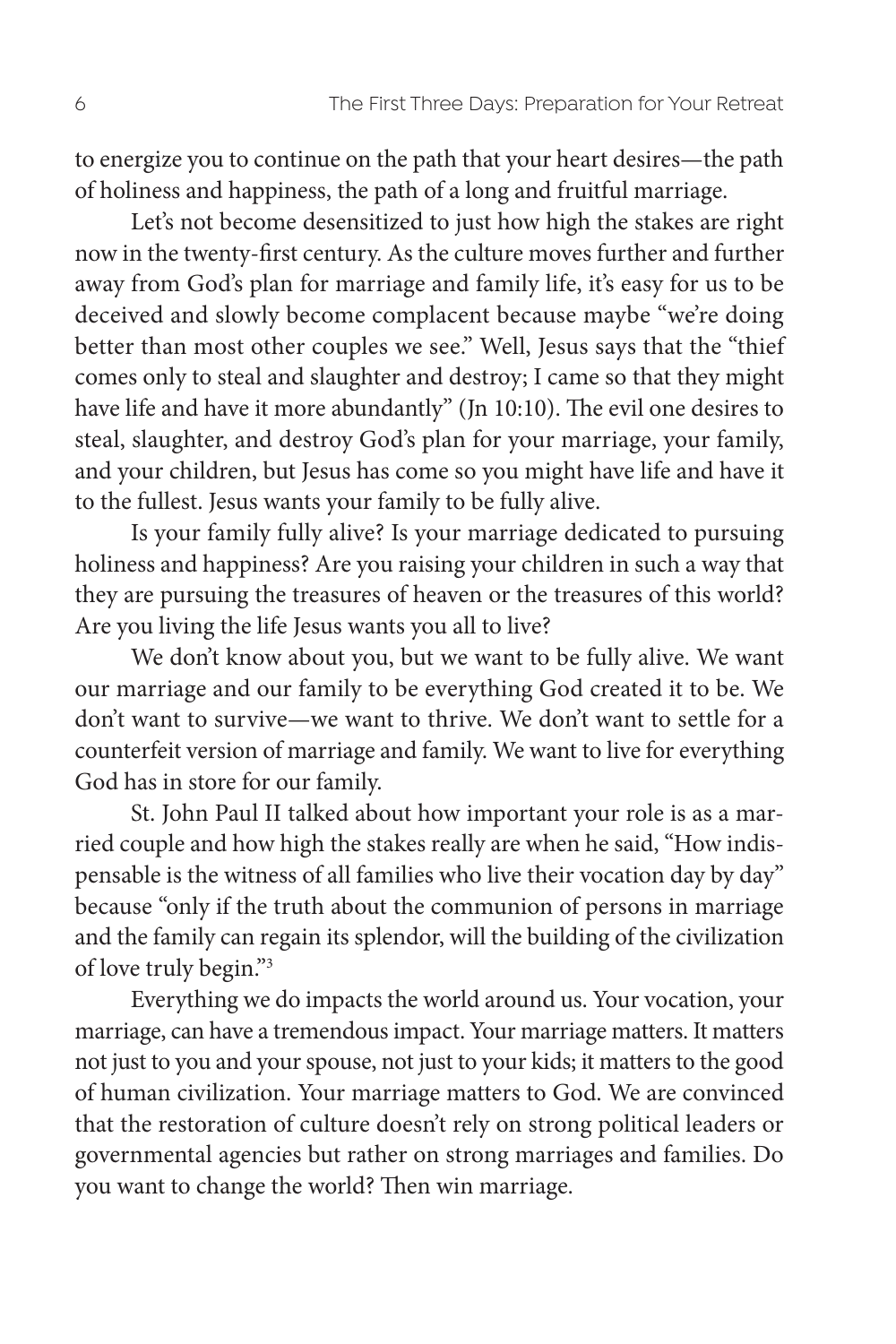This is a thirty-three-day retreat. In that time period, many distractions will come up. There will be nights when you and your spouse don't want to go on because you are tired. Let this retreat be the beginning of a marriage in which you push through the tired, the beginning of a love that gives more when you feel you have nothing left to give, a romance of perseverance and dedication through difficulty. Pick up your crosses and let's head for the resurrection, together.

### Today's Couple Discussion Questions

- 1. How are we living the full and abundant life right now? In what areas of our lives, marriage, and family do we want more?
- 2. In what areas of our marriage might we be surviving instead of thriving?
- 3. In what ways have we given Jesus all our lives? In what ways have we given Jesus just pockets of our lives?
- 4. How committed will we be to these thirty-three days? Have we selected a time and a place to take this retreat so as to set aside time each day for the glory of God and the good of our marriage?

### Today's Couple Prayer

Holy Spirit, open our eyes to see. You have joined us together for a purpose. You have anointed us through the sacrament of Marriage to be on a mission for you in this world and to be happy with you forever in the next. The work of our marriage and family life is holy. We are anointed for this work, and this work matters to the world. We open our hearts to receive empowerment through the Holy Spirit to complete this work well and to complete it to the finish! Day by day let us see more and more how our love is transforming the culture, how necessary we are. Bless this love, Lord. Help us to be a light in the darkness, a hope for the nations. Amen.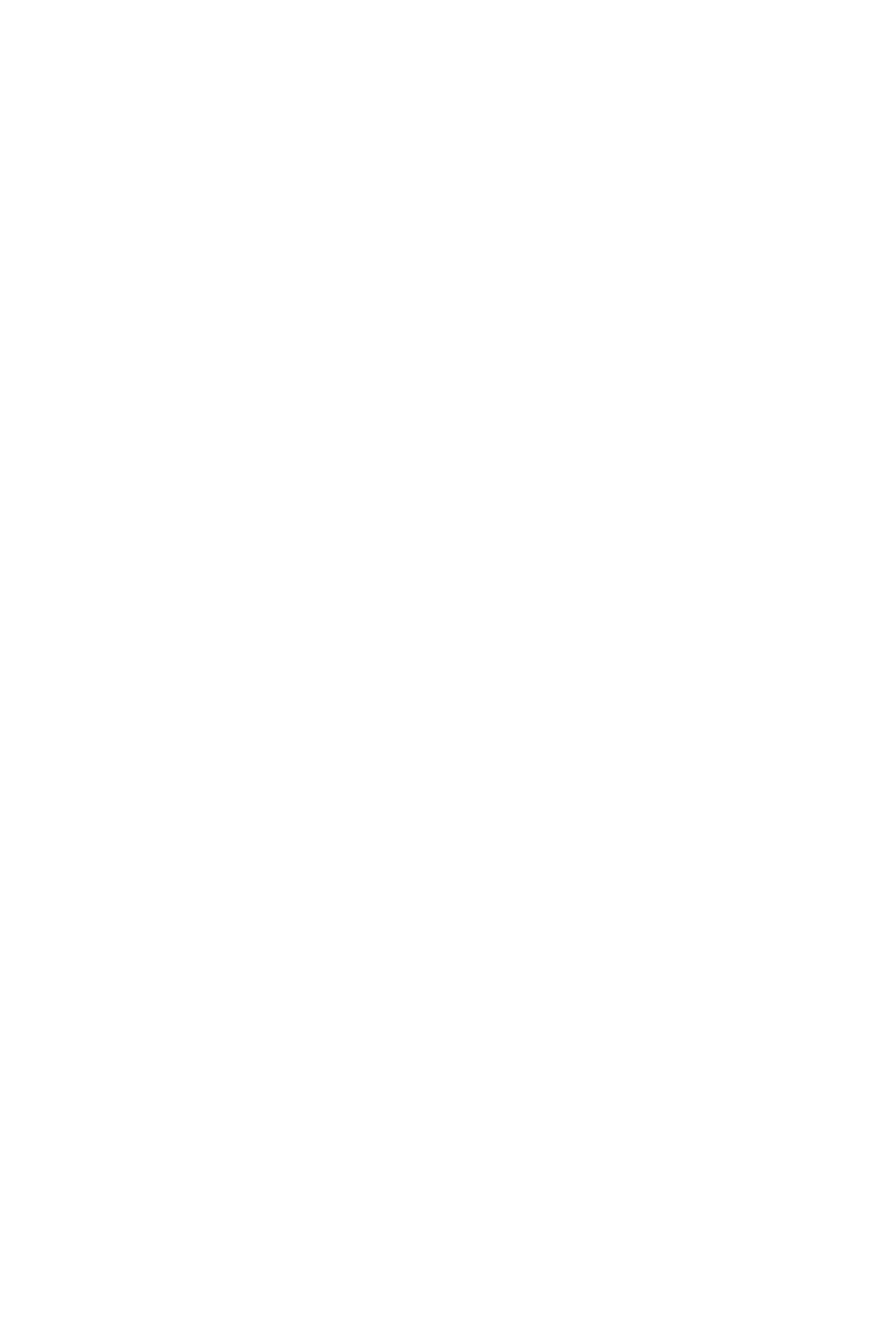# $\int$ DAY 2 You May Kiss the Cross

There is a beautiful tradition among Croatian Catholics on their wedding day. In the Croatian town of Siroki Brijeg (about twenty-five miles from Medjugorje), not one single divorce has been recorded among its thirteen thousand Catholics in more than fifty years. That's right—not one single family has broken up in the living memory of anyone in the town. What? Is that really possible? How can an entire town be preserved from divorce?

Their "secret" to marital happiness is no secret at all. They simply have embraced the true meaning of marriage and rejected the lies of the culture. The secret is very simple: These Croatian Catholics know that authentic love comes through the Cross of Christ. When a couple is preparing for marriage, they go to the church and meet with their priest. They are not told that they have found their soul mate or the person of their dreams. What does the priest say? "You have found your lifelong cross. And it's a cross to be loved, to be carried, a cross not to be thrown away but to be cherished."

In Siroki Brijeg, the Cross represents the greatest love known to humankind, and thus the crucifix becomes the treasure of marriage and the heart of the home. When the bride and groom set off for the church to be wed, they bring a crucifix with them. The priest then blesses the crucifix, and during the exchange of vows the bride places her right hand on the crucifix and the groom places his hand over hers. The two hands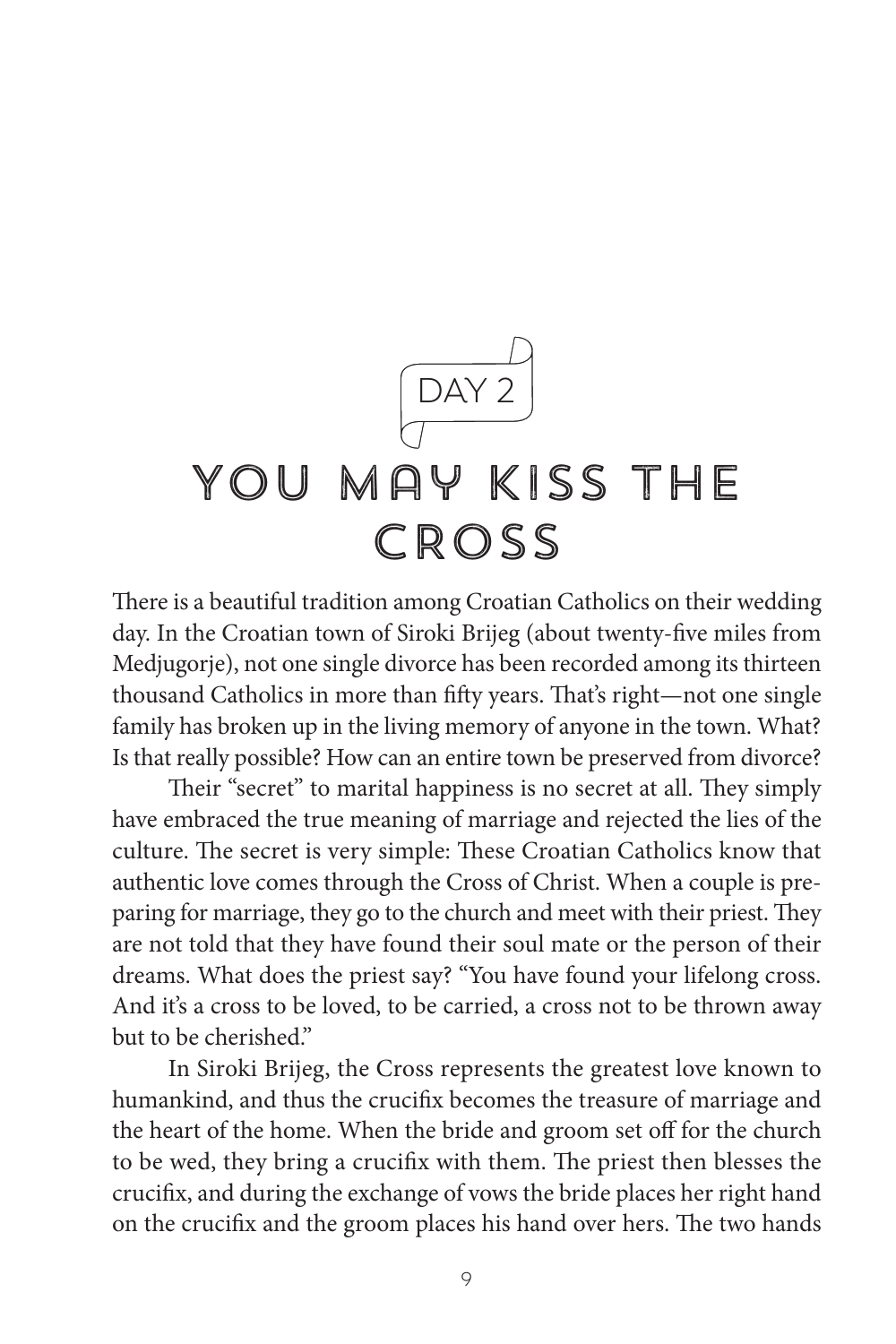are bound together on the cross. The priest covers their hands with his stole as they proclaim their vows. After their vows, the priest proclaims, "You may now kiss the cross." The bride and groom then kiss the crucified Lord as their first sign of marital love. They know that they are kissing the source of love, and that true love always entails death to self.

After their wedding ceremony, the newlyweds bring the crucifix to their new home together and give it a place of prominence and honor. It becomes the focal point of family prayer, for the family is born out of the self-giving and life-giving love of the couple just as the Church is born out of the self-giving and life-giving love of the Cross. When trouble arises or if a conflict breaks out, the couple seeks help before this cross. "For we do not have a high priest who is unable to sympathize with our weaknesses, but one who has similarly been tested in every way, yet without sin. So let us confidently approach the throne of grace to receive mercy and to find grace for timely help" (Heb 4:15–16). Before the cross, they find the strength to love just as he first loved us.

If you haven't figured it out already, marriage is messy. Along with all the incredible joy and beauty of marital love, we as married couples suffer through the difficulties and trials of everyday life, and we suffer through the messiness of selfishness and sin. Literally, just as Jesus did upon the Cross, we take upon ourselves the sins of our spouse. We suffer through their shortcomings, and they suffer through ours. Marriage is messy—and so was the Cross.

Often we fear that if our marriage isn't perfect, and if there is difficulty and struggle, then there must be something wrong with our marriage. But the opposite is true. It's through the Cross that redemption comes. It's precisely the difficulties and the struggles, the daily grind of life, that makes marriage so beautifully holy. Through marriage we are blessed to enter into the Paschal Mystery of Jesus—his own Passion, Death, and Resurrection. Not only is it normal if your marriage has brokenness, but it's also an opportunity for holiness, for it's in the brokenness of the Cross where we find life. If your marriage is a struggle, nothing is wrong with you or your marriage. These difficulties are the result of the wounds that Jesus brings to the surface so that he may sanctify and heal you. Remember, there is no Resurrection without the Cross.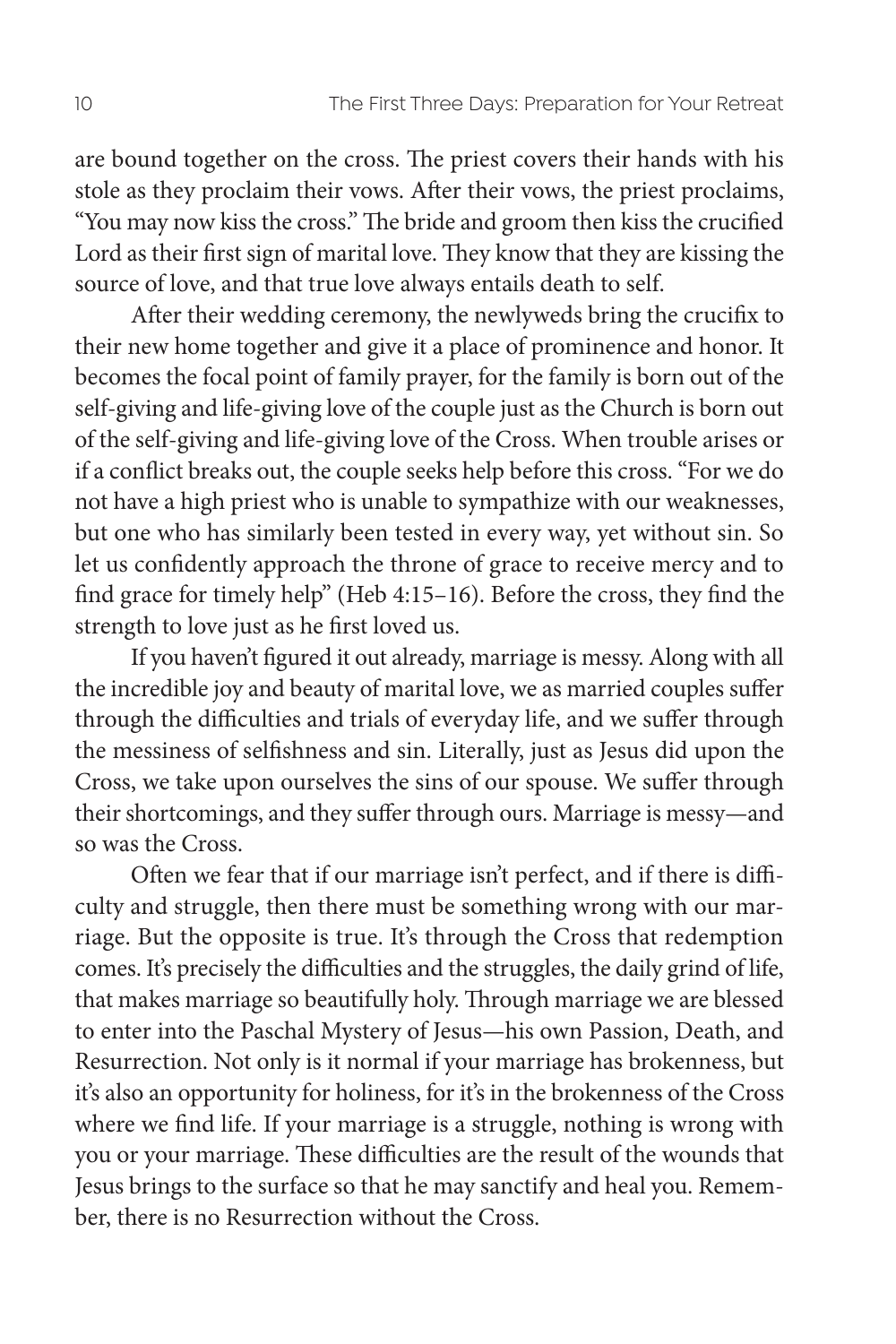In our own marriage, we have often asked ourselves, "How is it possible that two imperfect people could strive for perfect love?" That is the beauty of this retreat. This retreat will challenge you and call you to embrace the perfect love that Jesus calls all of us to in the sacrament of Marriage, but it does so coming from a strong understanding that we are imperfect people in desperate need of Jesus. We haven't written this retreat from the mountaintop of perfection, telling you to climb the mountain as we have. We have written this retreat as fellow climbers, striving to reach the summit of perfect love, knowing that the climb will be long and difficult but will come with great reward in the end. We want to climb with you. We hope you want to climb with us. In marriage we can't rely on our own human strength. Temptation and difficulty enter into every marriage in one way or another. In order to discover the fullness of the Father's plan, we must cling to the Cross; we must cling to Jesus. At the heart of the sacrament of Marriage lies the daily dose of marital grace that Jesus wants to pour out upon you.

#### Amber:

As a little girl growing up with fairy-tale ideals, I often viewed marriage as a destination instead of a journey. Marriage would be my happy ending. I thought I would simply find my prince; he provides a castle, and voila, I've made it!

Daniel and I were truly head over heels, in full ooey-gooey emotional love while we were dating and engaged. Both of us are very idealistic and romantic at heart, so we had our perfect life and our perfect love all figured out. After all, we both took Christian Marriage and Theology of the Body classes in college and aced them! Certainly we would ace marriage, too. You guessed it, I was going to be the perfect wife, and Dan was going to be the perfect husband—until we got married.

When I woke up and realized I was married with four children under the age of six and I wasn't living the idealistic, romanticized version of marriage that I believed I would, I found myself in deep despair. I cried myself to sleep many nights, so disappointed for failing at the only thing I'd ever wanted to do. I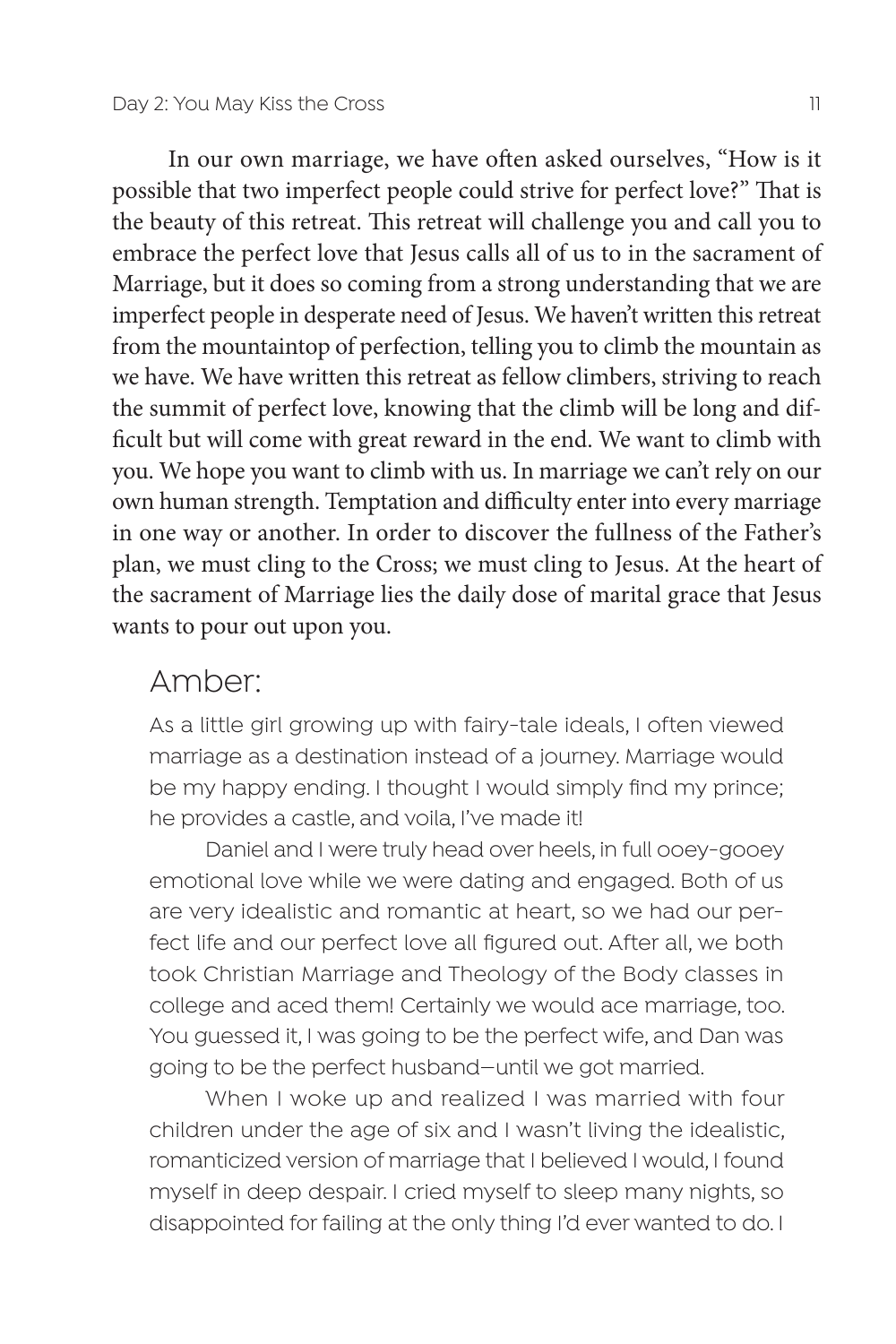wanted to be perfect. I wanted to do this thing right. It took me almost a decade to realize I was chasing perfection for perfection's sake. Sure, it was laced with love for my babies and my husband. But the root of my drive was pride. I wanted to prove my worth to myself, to my family, to the world. Pride is funny; it tells you opposing lies, and you believe them. It simultaneously tells you that you are "better than" and "not enough." If I couldn't be perfect in every way, I told myself, if I wasn't the ideal mother, then I was a failure at motherhood. If I wasn't the picture-perfect bride, I was a failure at marriage.

Please listen to us, dear friends. Marriage is a journey, not a destination. As we sojourn together, we come as imperfect pilgrims. The struggle, the climb—we can't run from it, for it's precisely what is strengthening and perfecting us. You have found your cross, not your castle. Our castle, our happily-ever-after, is real and it awaits us. There will come a time when every tear is wiped from our eyes, and there is no more sorrow (Rv 21:4). But those tears and sorrows of yesterday and today are not trash that will be thrown away. If we allow them, those tears can cleanse our souls, washing away the selfishness, pride, and lies. Those sorrows can strengthen our faith and our shoulders to carry all that God has for us and to become the great saints he has created us to become. This journey isn't easy, but it's good. It's so, so good. When we set aside our desire to be perfect for perfection's sake, for pride's sake, for the sake of ease and comfort, we will find *true* joy and lasting love. Jesus calls imperfect people to strive for perfect love.

"The message of the cross is foolishness to those who are perishing, but to us who are being saved it is the power of God" (1 Cor 1:18).

You must stop running from the cross. You don't have to chase anything. The Lord himself has called you and given you the cross that will lead to your salvation—to joy and fulfillment not only in heaven but also here. Turn around and choose to pick up those crosses. Pick them up by your own choice and with love. As Fr. Jean C. J. d'Elbée writes in *I Believe in Love*, "Without love, everything is painful, everything is tiring, everything is burdensome. The cross, taken up hesitantly, is crushing. But, taken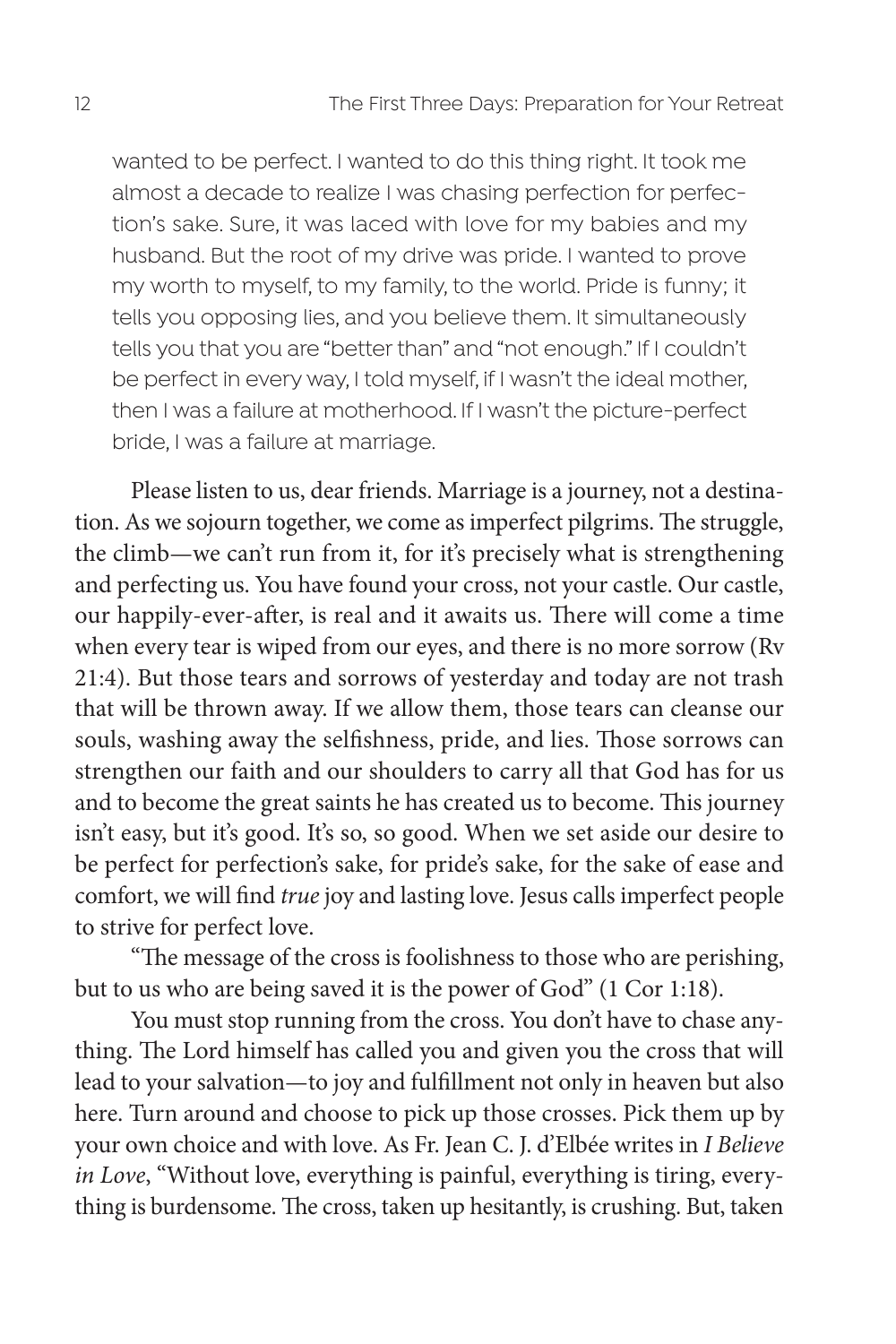up smilingly, and by free will, and with love, the cross will carry you, much more than you will carry it."4

Trust the Cross. Trust our Jesus. He is the *only* way, the *only* truth, the *only* life. Together we will fall in love with the Cross over the next thirty-three days. We will fall more deeply in love with Jesus. We will fall deeper in love with our spouses, our children, and the world Christ has called us to serve together. Are you ready?

On our wedding day, we embraced the Croatian tradition. The crucifix has become the focal point of our house and in a world that has so many counterfeit portrayals of what love is. We use the crucifix to teach our children the real meaning of authentic love. Love isn't a fleeting emotion or an uncontrollable desire. Love is a sincere gift of self, a lesson taught upon the Cross. Just as we kissed the cross on the day we pledged our lives together, each night after family prayer our children kiss the cross, praying, "Jesus, I love you. Jesus, teach me how to love."

We invite you to take on this tradition in your family. Kiss the crucifix nightly with your family. If you don't have a crucifix, purchase one sometime this week. The words contained in this self-guided retreat are our simple reflections on perfect love from an imperfect married couple. In the classroom of this prayerful retreat, Christ the teacher will teach you more about love than could be contained in all the books of the world. Learn from him. Love like him. "Jesus, I love you. Jesus, teach me how to love."

## Today's Couple Discussion Questions

- 1. What are the heaviest crosses we carry in our marriage? What are the heaviest crosses we carry in our family life?
- 2. Where is there beauty in the crosses in our family life?
- 3. What brings us the greatest joy in our marriage? What brings us the greatest joy in our family life?